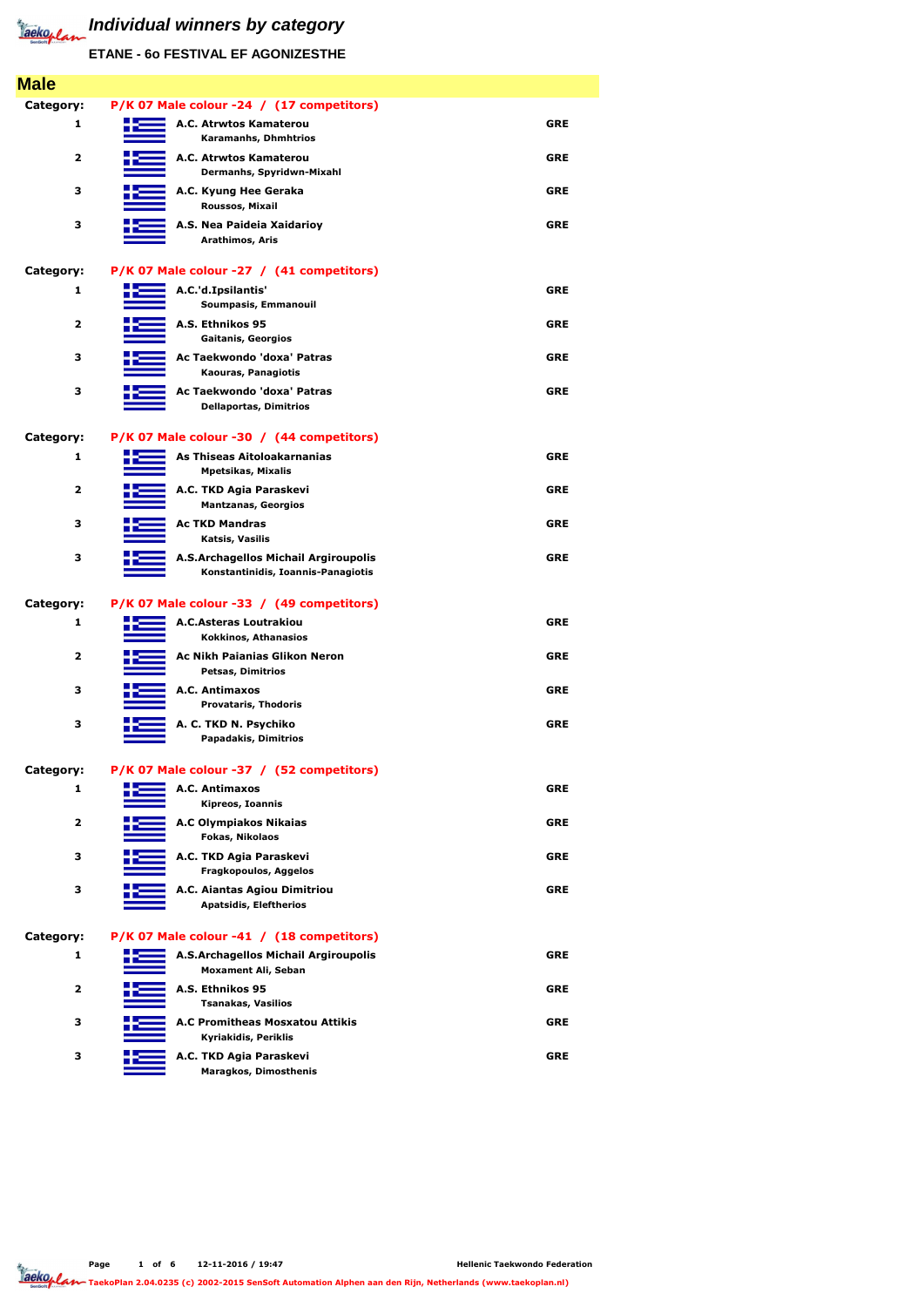| <b>Male</b>             |                                                                          |            |
|-------------------------|--------------------------------------------------------------------------|------------|
| Category:               | P/K 07 Male colour -45 / (16 competitors)                                |            |
| 1                       | A.C Dynami Korydallou<br><b>Deliveis-Domenikos, Georgios</b>             | <b>GRE</b> |
| $\mathbf{2}$            | <b>As Attikh Dynamh Sepolion</b><br>Polizos, Lambros                     | <b>GRE</b> |
| 3                       | A.C. Pileas<br><b>Andreiomenos, Panagiotis</b>                           | <b>GRE</b> |
| 3                       | A.C. Entelechia<br>Zisis, Vasilios                                       | <b>GRE</b> |
| Category:               | P/K 07 Male colour -49 / (9 competitors)                                 |            |
| 1                       | <b>A.C Theagenis Kallitheas</b><br><b>Bairamidis, Fotis</b>              | <b>GRE</b> |
| $\overline{\mathbf{2}}$ | A.C.Aytoamyna Peristerioy<br><b>Skafidas, Spyros</b>                     | <b>GRE</b> |
| 3                       | <b>A.C. Pileas</b><br>Grivas, Nikolaos                                   | <b>GRE</b> |
| 3                       | A.C Zeus Aspropyrgou<br><b>Gkiokas, Thanasis</b>                         | <b>GRE</b> |
| Category:               | P/K 07 Male colour +49 / (5 competitors)                                 |            |
| $\mathbf{1}$            | <b>Ac Nikh Paianias Glikon Neron</b><br><b>Papageorgioy, Giorgos</b>     | <b>GRE</b> |
| $\overline{\mathbf{2}}$ | A.C. Aiantas Agiou Dimitriou<br>Katsikadis, Giannis                      | <b>GRE</b> |
| 3                       | <b>A.C Theagenis Kallitheas</b><br><b>SOTIRIADIS, TOLIS</b>              | <b>GRE</b> |
| Category:               | P/K 08 Male colour -21 / (7 competitors)                                 |            |
| 1                       | <b>Ac Nikh Paianias Glikon Neron</b><br>Petsas, Emmanoyhl                | <b>GRE</b> |
| $\mathbf{2}$            | <b>A.S Andria</b><br>Kiriakopoulos, Kostadinos                           | <b>GRE</b> |
| 3                       | <b>A.C.Asteras Loutrakiou</b><br>Dritsas, Nikolaos                       | <b>GRE</b> |
| 3                       | A.C. Aiantas Agiou Dimitriou<br>Kollios, Alexandros                      | <b>GRE</b> |
| <b>Category:</b>        | P/K 08 Male colour -24 / (21 competitors)                                |            |
| $\mathbf{1}$            | A.C. Irida<br>Katidenios, Ilias                                          | <b>GRE</b> |
| $\mathbf{2}$            | A.C Dynami Korydallou<br>Gika, Eralnto                                   | <b>GRE</b> |
| 3                       | <b>A.C Olympiakos Nikaias</b><br><b>Exomeritis, Konstantinos</b>         | <b>GRE</b> |
| 3                       | A.C Olympiako Agwnistiko TKD Salaminas<br><b>Spinthakis, Eleftherios</b> | <b>GRE</b> |
| Category:               | P/K 08 Male colour -27 / (44 competitors)                                |            |
| 1                       | A.C. Irida<br><b>Nikolopoulos, Andreas</b>                               | <b>GRE</b> |
| $\mathbf{2}$            | A.G.S. Protoporos                                                        | <b>GRE</b> |

**Page 2 of 6 12-11-2016 / 19:47** Jackoplan

**Psarros, Aristidis-Nikolaos**

 $\equiv$ 



### **Category: P/K 08 Male colour -30 / (40 competitors)**

| 1                       | A.S.Archagellos Michail Argiroupolis<br><b>Nikolaidis, Alexios</b> | <b>GRE</b> |
|-------------------------|--------------------------------------------------------------------|------------|
| $\overline{\mathbf{2}}$ | A.C. Atrwtos Kamaterou<br><b>Strinopoulos, Loukas</b>              | <b>GRE</b> |
| 3                       | A.C. Flegon<br><b>Athanasiadis, Alexandros</b>                     | <b>GRE</b> |
| 3                       | A.S Keraynos Axarnwn<br>Kollias, Konstantinos                      | <b>GRE</b> |

# *Individual winners by category*

**ETANE - 6o FESTIVAL EF AGONIZESTHE**

**TaekoPlan 2.04.0235 (c) 2002-2015 SenSoft Automation Alphen aan den Rijn, Netherlands (www.taekoplan.nl)**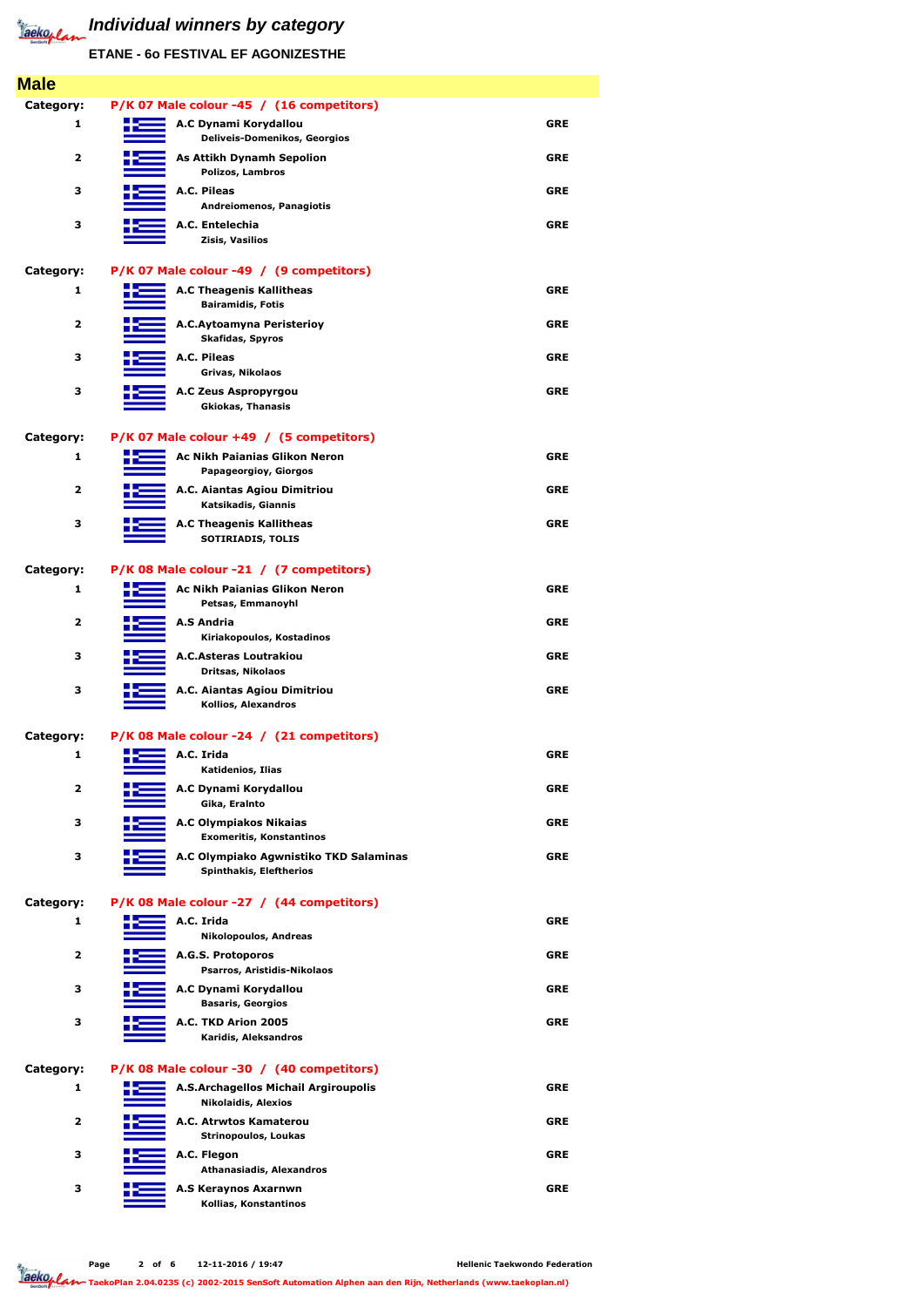| <b>Male</b>             |                                                                |            |
|-------------------------|----------------------------------------------------------------|------------|
| <b>Category:</b>        | P/K 08 Male colour -33 / (33 competitors)                      |            |
| 1                       | <b>Ac Nikh Paianias Glikon Neron</b><br><b>Tsitas, Marios</b>  | <b>GRE</b> |
| $\overline{\mathbf{2}}$ | A.C. Aiantas Agiou Dimitriou<br><b>Tsirakis, Orfeas</b>        | <b>GRE</b> |
| 3                       | <b>A.S. TKD Pelopidas</b><br>Papadomichelakis, Anastasios      | <b>GRE</b> |
| 3                       | <b>A.C Theagenis Kallitheas</b><br><b>Mkrtsian, Arsenis</b>    | <b>GRE</b> |
| <b>Category:</b>        | P/K 08 Male colour -37 / (29 competitors)                      |            |
| $\mathbf{1}$            | A.C. Antimaxos<br><b>Mpotsaris, Vasilis</b>                    | <b>GRE</b> |
| $\overline{\mathbf{2}}$ | A.C. Antimaxos<br><b>Koyvelis, Hristos</b>                     | <b>GRE</b> |
| 3                       | <b>A.C. TKD Antaios Samos</b><br>TRIANTAFILLOU, STILIANOS      | <b>GRE</b> |
| 3                       | A.S.Pol.T.V.Oi Pammaxoi<br>Sikianakis, Ioachim                 | <b>GRE</b> |
| <b>Category:</b>        | P/K 08 Male colour -41 / (10 competitors)                      |            |
| 1                       | <b>A.S. TKD Pelopidas</b><br>Georgakos, Ioannis                | <b>GRE</b> |
| $\overline{\mathbf{2}}$ | <b>As Attikh Dynamh Sepolion</b><br><b>Mitsos, Dimitrios</b>   | <b>GRE</b> |
| 3                       | A.C Nikeas Alaiskas Team<br><b>Ftoulis, Dimitrios</b>          | <b>GRE</b> |
| 3                       | A.S. Oi Atrwtoi Ano Liosiwn<br><b>Gritzakis, Dimitrios</b>     | <b>GRE</b> |
| Category:               | P/K 08 Male colour -45 / (7 competitors)                       |            |
| 1                       | A.C Iachi<br><b>Kokolakis, Aggelos</b>                         | <b>GRE</b> |
| $\overline{\mathbf{2}}$ | <b>As Yperion</b><br><b>Basilatos, Dimitrios</b>               | <b>GRE</b> |
| 3                       | A.C. Antimaxos<br><b>Eleftheriadis, Nikos</b>                  | <b>GRE</b> |
| 3                       | A.C. Antimaxos<br><b>Giannoylis, Panagiotis</b>                | <b>GRE</b> |
| <b>Category:</b>        | P/K 08 Male colour -49 / (7 competitors)                       |            |
| $\mathbf{1}$            | A.C. TKD Agia Paraskevi<br>Kousiantas, Anastasios              | <b>GRE</b> |
| $\overline{\mathbf{2}}$ | A.S. Ethnikos 95<br><b>Pigounakis, Stavros</b>                 | <b>GRE</b> |
| 3                       | A.C. Aiantas Agiou Dimitriou<br><b>Anagnostaras, Dimitrios</b> | <b>GRE</b> |
| 3                       | <b>Olympiacos S.F.P.</b><br><b>Mavropoulos, Nikos</b>          | <b>GRE</b> |

**ETANE - 6o FESTIVAL EF AGONIZESTHE**



**TaekoPlan 2.04.0235 (c) 2002-2015 SenSoft Automation Alphen aan den Rijn, Netherlands (www.taekoplan.nl)**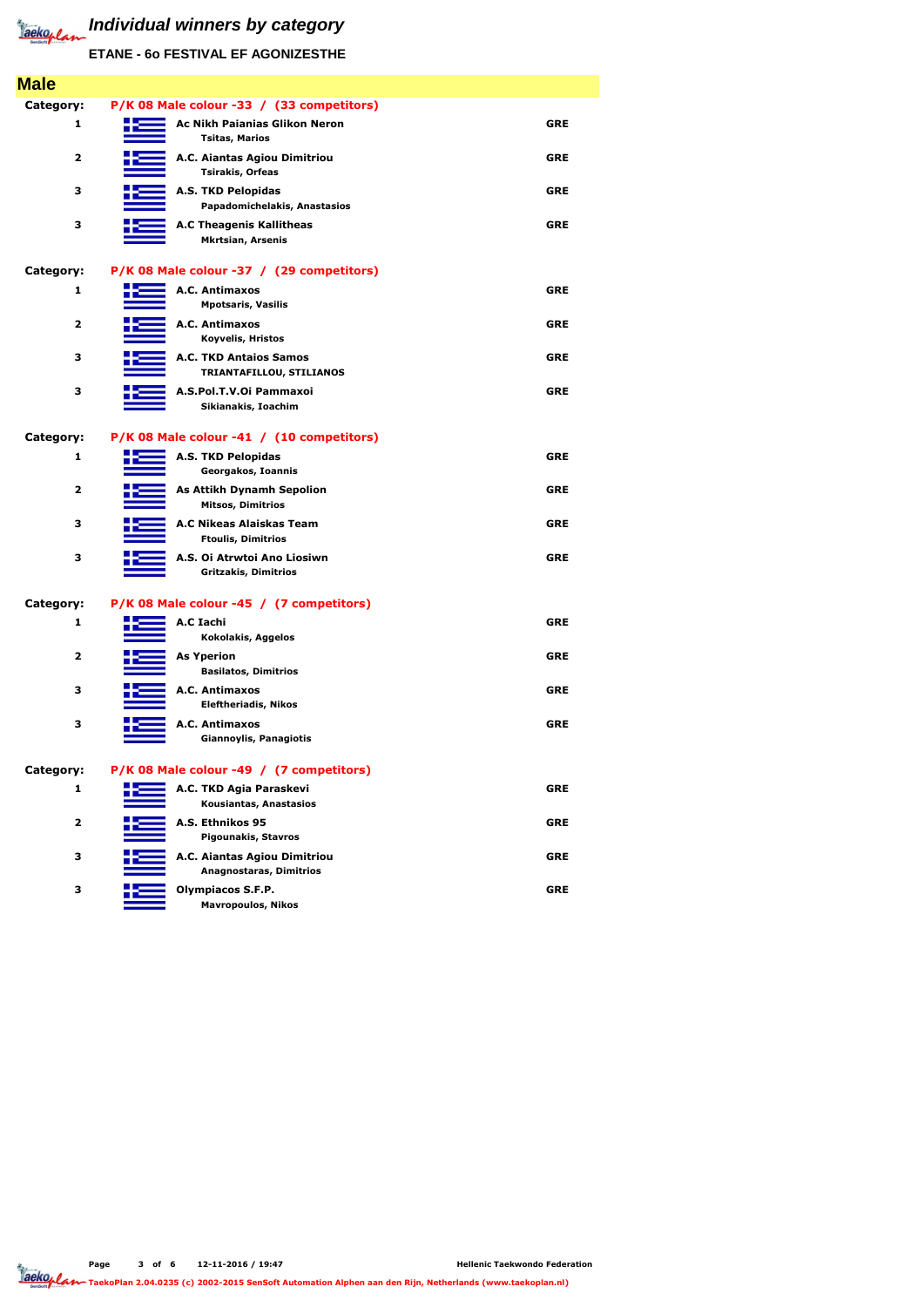| <b>Female</b>           |                                                          |            |
|-------------------------|----------------------------------------------------------|------------|
| Category:               | P/K 07 Female colour -24 / (10 competitors)              |            |
| 1                       | A.C. Aiantas Agiou Dimitriou<br>Georgiou, Melina         | <b>GRE</b> |
| $\overline{\mathbf{2}}$ | <b>Ac TKD Aigaleo</b><br>Panagiotopoulou, Myrto          | <b>GRE</b> |
| 3                       | <b>Asg TKD Melission</b><br>Perivolari, Niki             | <b>GRE</b> |
| 3                       | A.C. Entelechia<br>Tsatsou, Ioanna                       | <b>GRE</b> |
| Category:               | P/K 07 Female colour -27 / (10 competitors)              |            |
| 1                       | <b>A.C Olympiakos Nikaias</b><br>Krasopoulou, Kiriaki    | <b>GRE</b> |
| $\overline{\mathbf{2}}$ | A.C. Flegon<br>Stroumpakou, Eleutheria                   | <b>GRE</b> |
| 3                       | <b>A.C Fokeas</b><br>Morou, Adamantia                    | <b>GRE</b> |
| 3                       | <b>A.C Fokeas</b><br>Karagrigoriou, Elvira - Despina     | <b>GRE</b> |
| <b>Category:</b>        | P/K 07 Female colour -30 / (19 competitors)              |            |
| 1                       | A.C. Aiantas Agiou Dimitriou<br>Georgiou, Aggeliki       | <b>GRE</b> |
| $\overline{\mathbf{2}}$ | A.C. Taekwondo N.Amplianhs Lamias<br>Mante, Iliana       | <b>GRE</b> |
| 3                       | A.S.Floga Zois Galatsiou<br>Likou, Asimenia              | <b>GRE</b> |
| 3                       | A.C. Antimaxos<br>Pirgari, Natalia                       | <b>GRE</b> |
| Category:               | P/K 07 Female colour -33 / (22 competitors)              |            |
| 1                       | A.C.'d.Ipsilantis'<br>Karathanasi, Styliani              | <b>GRE</b> |
| $\overline{2}$          | A.S. Korinthias<br>Kostourou, Kleri                      | <b>GRE</b> |
| 3                       | Ac Kolonou Alaiskas Team<br>Pazi, Ersa                   | <b>GRE</b> |
| 3                       | <b>Asg TKD Melission</b><br>Trianti, Maria               | <b>GRE</b> |
| <b>Category:</b>        | P/K 07 Female colour -37 / (27 competitors)              |            |
| 1                       | <b>As Attikh Dynamh Sepolion</b><br>Moisidi, Konstantina | <b>GRE</b> |
| $\overline{2}$          | <b>Fotia</b><br>Horianopoulou, Evelina                   | <b>GRE</b> |
| 3                       | A.C Nikeas Alaiskas Team<br>Grintela, Fotini             | <b>GRE</b> |
| 3                       | <b>As Attikh Dynamh Sepolion</b><br>Adamopoulou, Vagia   | <b>GRE</b> |
| Category:               | P/K 07 Female colour -41 / (9 competitors)               |            |
| 1                       | A.C Dynami Korydallou<br>Dimitrakou, Olga                | <b>GRE</b> |



**ETANE - 6o FESTIVAL EF AGONIZESTHE**

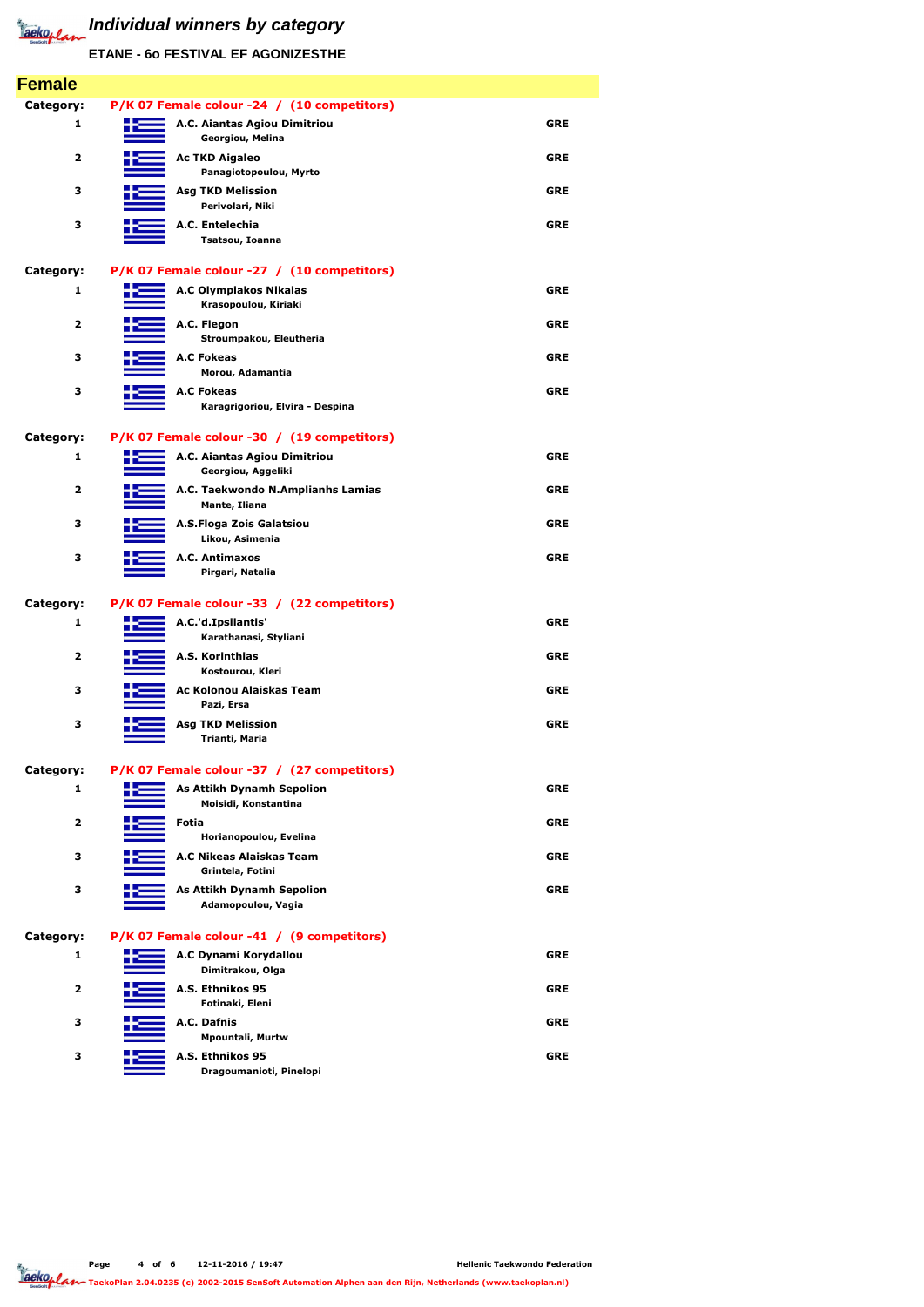**Page 5 of 6 12-11-2016 / 19:47** Jackoplan

| 3                       | A.C Olympiako Agwnistiko TKD Salaminas<br>Prinia, Adamantia | <b>GRE</b> |
|-------------------------|-------------------------------------------------------------|------------|
| 3                       | A.C. Entelechia<br>VASTARDI, KORALIA                        | <b>GRE</b> |
| Category:               | P/K 08 Female colour -30 / (16 competitors)                 |            |
| 1                       | <b>As Maiandros</b><br>Kagidi, Ourania                      | <b>GRE</b> |
| $\overline{\mathbf{2}}$ | <b>S.G.Megaron</b><br>Mantzourani, Athanasia                | <b>GRE</b> |
| З                       | A.C. Antimaxos<br>Pateraki, Natalia                         | <b>GRE</b> |
| З                       | <b>A.S.Aigaias Paroy</b><br>Anastasakou, Jenia              | <b>GRE</b> |

**ETANE - 6o FESTIVAL EF AGONIZESTHE**

| <b>Female</b>           |                                                                 |            |
|-------------------------|-----------------------------------------------------------------|------------|
| Category:               | P/K 07 Female colour -45 / (4 competitors)                      |            |
| 1                       | A.S. Ethnikos 95<br>Palmou, Irida                               | <b>GRE</b> |
| $\overline{2}$          | A.C. Entelechia<br>Lekkou, Antonia                              | <b>GRE</b> |
| 3                       | A.C. TKD Artemida<br>Kalogeropoulou, Maria                      | <b>GRE</b> |
| 3                       | <b>A.C Olympiakos Nikaias</b><br>Saxioni, Eleni                 | <b>GRE</b> |
| <b>Category:</b>        | P/K 07 Female colour -49 / (3 competitors)                      |            |
| 1                       | A.S.Taekwondo Molon Labe<br>Mavromara, Konstantina              | <b>GRE</b> |
| 2                       | A.S. Ethnikos 95<br>Mosialou, Athanasia                         | <b>GRE</b> |
| 3                       | A.S Ear Ag.Stefanou<br>Stefanaki, Eleana                        | <b>GRE</b> |
| Category:               | P/K 07 Female colour +49 / (5 competitors)                      |            |
| 1                       | <b>Asg TKD Melission</b><br>Skondra, Eleni                      | <b>GRE</b> |
| 2                       | A.C Iachi<br>Lagkoni, Marianthi                                 | <b>GRE</b> |
| 3                       | <b>A.C Olympiakos Nikaias</b><br>Mitika, Alexandra              | <b>GRE</b> |
| 3                       | A.S. Ethnikos 95<br>Karandrea, Anna                             | <b>GRE</b> |
| Category:               | P/K 08 Female colour -21 / (4 competitors)                      |            |
| 1                       | <b>G.C Taekwondo Axilleas Aigaleo</b><br>Papadopoyloy, Vasiliki | <b>GRE</b> |
| 2                       | A.C. Aiantas Agiou Dimitriou<br><b>Talaroy, Maria</b>           | <b>GRE</b> |
| 3                       | A.C. TKD Arion 2005<br>Zousi, Virginia                          | <b>GRE</b> |
| 3                       | A.C Iachi<br>Antonopoulou, Maria                                | <b>GRE</b> |
| Category:               | P/K 08 Female colour -24 / (8 competitors)                      |            |
| 1                       | A.C. Antimaxos<br>Apostolopoyloy, Konstantina                   | <b>GRE</b> |
| $\overline{2}$          | A.C Nikeas Alaiskas Team<br>Iliadi, Kiriaki Irini               | <b>GRE</b> |
| 3                       | A.S. Ethnikos 95<br>Salagianni, Vasiliki                        | <b>GRE</b> |
| 3                       | <b>Ac TKD Aigaleo</b><br>Vithoulka, Panagiota                   | <b>GRE</b> |
| Category:               | P/K 08 Female colour -27 / (20 competitors)                     |            |
| 1                       | <b>A.S. TKD Pelopidas</b><br>Maragkou, Eleutheria               | <b>GRE</b> |
| $\overline{\mathbf{2}}$ | <b>A.S Keraynos Axarnwn</b><br>Kollia, Stiliani                 | <b>GRE</b> |

**TaekoPlan 2.04.0235 (c) 2002-2015 SenSoft Automation Alphen aan den Rijn, Netherlands (www.taekoplan.nl)**